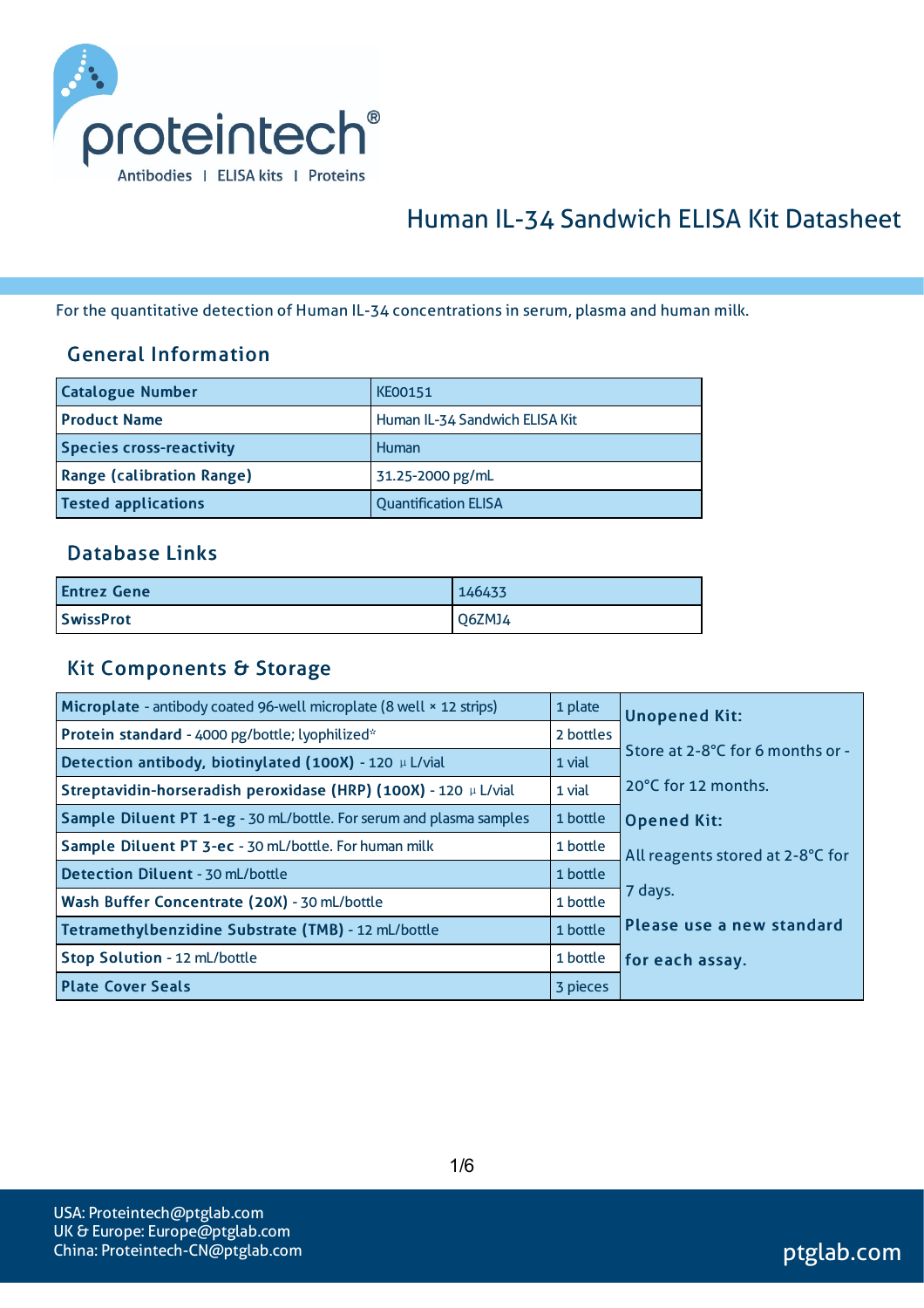#### NB: Do not use the kit after the expiration date.

Sample Diluent PT 1-eg is for protein standard, serum and plasma samples. Sample Diluent PT 3-ec is for protein standard and human milk. Detection Diluent is for Detection antibody and Streptavidin-HRP. \*Add 2 mL Sample Diluent PT 1-eg or PT 3-ec in standard. Thisreconstitution gives a stock solution of 2000 pg/mL.



| Add # µL of Standard<br>diluted in the previous<br>step |         | $500$ $\mu$   | $500$ $\mu$ L | $500$ $\mu$ L | 500 µL        | 500 µL | $500$ $\mu$ L |
|---------------------------------------------------------|---------|---------------|---------------|---------------|---------------|--------|---------------|
| # µL of Sample Diluent<br>PT 1-eg or PT 3-ec            | 2000 µL | $500$ $\mu$ L | $500$ $\mu$ L | $500$ $\mu$ L | $500$ $\mu$ L | 500 µL | $500$ $\mu$ L |
|                                                         | "sd7"   | "sd6"         | "sd5"         | "sd4"         | "sd3"         | "sd2"  | "sd1"         |

### Product Description

KE00151 is a solid phase sandwich Enzyme Linked-Immuno-Sorbent Assay (Sandwich ELISA). The IL34 ELISA kit isto be used to detect and quantify protein levels of endogenous IL34. The assay recognizes human IL34. An antibody specific for IL34 has been pre-coated onto the microwells. The IL34 protein in samples is captured by the coated antibody after incubation. Following extensive washing, another antibody of biotinylated specific for IL34 is added to detect the captured IL34 protein. Forsignal development, Sterptravidin-HRP is added, followed by Tetramethyl-benzidine (TMB) reagent. Solution containing sulfuric acid is used to stop color development and the color intensitywhich is proportional to the quantity of bound protein is measurable at 450 nm with the correction wavelength set at 630 nm.

#### Background

Interleukin 34 (IL34) is a hematopoietic cytokine that acts as a key regulator of survival, proliferation and differentiation of myeloid lineage cellsincluding monocytes, macrophages and osteoclasts. IL34 wasidentified in 2008 in a comprehensive proteomic analysis as a tissue-specific ligand of CSF-1 receptor (CSF-1R). This cytokine shares numerous common features with M-CSF, especially its receptor (MCSF-R) explaining partly their functional overlap. IL34 is expressed in various tissues and it is most abundant in the spleen. Upon inflammation, other cells, such as fibroblasts and articular synovial cells, upregulate IL34 expression. Recent studies have reported that IL34 levels are elevated in the serum, synovial fluid, and synovial tissue of RA patients, and like CSF-1, IL34 isinduced by TNF and IL-1beta in RA fibroblast-like synoviocytes(FLS).

## Sample Preparation

2/6

USA: Proteintech@ptglab.com UK & Europe: Europe@ptglab.com China: Proteintech-CN@ptglab.com and ptglab.com ptglab.com ptglab.com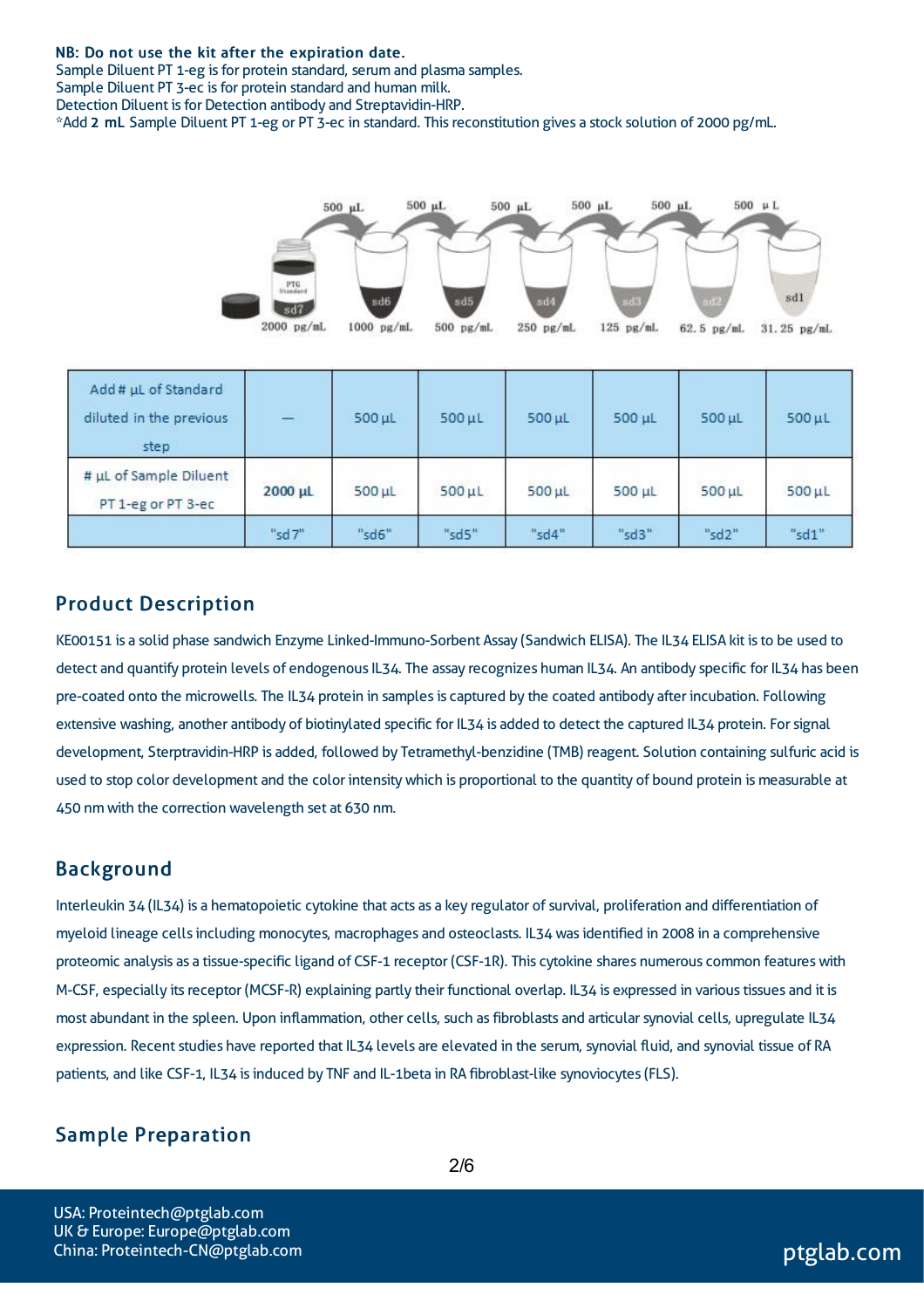Samples may require proper dilution to fall within the range of the assay. 1:2 dilution is recommended for serum or plasma. 1:4 or 1:8 dilution is recommended for human milk.

# Safety Notes

This product is sold for lab research and development use ONLY and not for use in humans or animals. Avoid any skin and eye contact with Stop Solution and TMB. In case of contact, wash thoroughly with water.

## Assay Procedure Summary

| <b>Step</b> | Reagent                                                                                          | Volume      | <b>Incubation</b> | Wash        | <b>Notes</b>                 |  |
|-------------|--------------------------------------------------------------------------------------------------|-------------|-------------------|-------------|------------------------------|--|
|             | <b>Standard and Samples</b>                                                                      | $100$ $\mu$ | 120 min           | 4 times     | Cover Wells incubate at 37°C |  |
|             | <b>Diluent Antibody Solution</b>                                                                 | $100 \mu L$ | 60 min            | 4 times     | Cover Wells incubate at 37°C |  |
|             | <b>Diluent HRP Solution</b>                                                                      | $100$ $\mu$ | 40 min            | 4 times     | Cover Wells incubate at 37°C |  |
| 4           | <b>TMB Substrate</b>                                                                             | $100 \mu L$ | 15-20 min         | Do not wash | Incubate in the dark at 37°C |  |
|             | <b>Stop Solution</b><br>$0 \text{ min}$<br>Do not wash<br>$100$ $\mu$<br>٠                       |             |                   |             |                              |  |
| 6           | Read plate at 450 nm and 630 nm immediately after adding Stop solution. DO NOT exceed 5 minutes. |             |                   |             |                              |  |

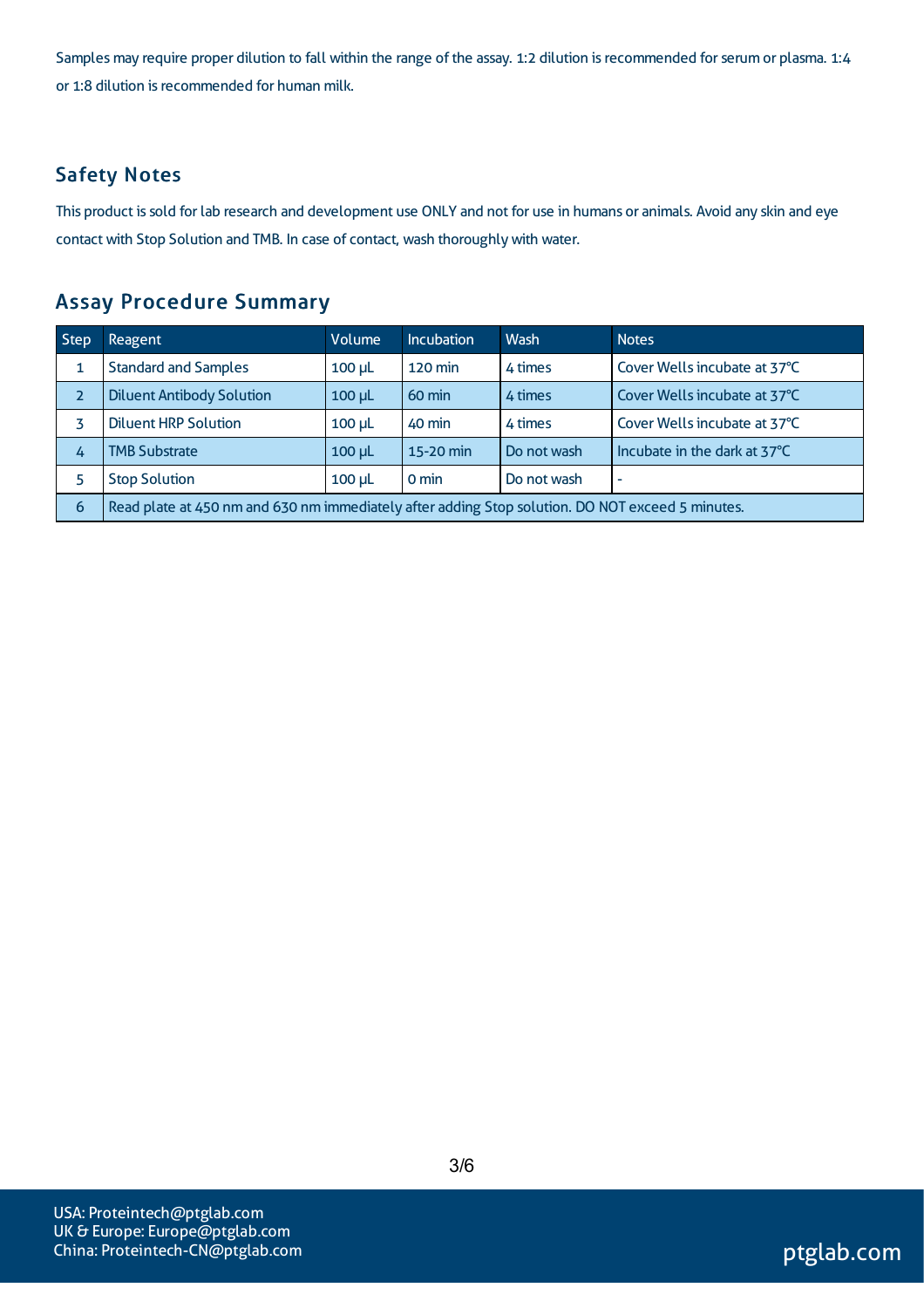# Example data

These standard curves are provided for demonstration only. A standard curve should be generated for each set of samples assayed.



| (pg/mL)  | 0.D            | <b>Average</b> | Corrected |
|----------|----------------|----------------|-----------|
| $\Omega$ | 0.049<br>0.041 | 0.045          |           |
| 31.25    | 0.111<br>0.097 | 0.104          | 0.059     |
| 62.5     | 0.166<br>0.157 | 0.162          | 0.117     |
| 125      | 0.305<br>0.280 | 0.293          | 0.248     |
| 250      | 0.530<br>0.506 | 0.518          | 0.473     |
| 500      | 0.952<br>0.919 | 0.936          | 0.891     |
| 1000     | 1.633<br>1.578 | 1.606          | 1.561     |
| 2000     | 2.436<br>2.420 | 2.428          | 2.383     |



| (pg/mL) | O.D            | <b>Average</b> | Corrected |
|---------|----------------|----------------|-----------|
| Ω       | 0.096<br>0.094 | 0.095          |           |
| 31.25   | 0.158<br>0.168 | 0.163          | 0.068     |
| 62.5    | 0.237<br>0.239 | 0.238          | 0.143     |
| 125     | 0.375<br>0.374 | 0.375          | 0.280     |
| 250     | 0.593<br>0.592 | 0.593          | 0.498     |
| 500     | 0.997<br>1.002 | 1.000          | 0.905     |
| 1000    | 1.645<br>1.653 | 1.649          | 1.554     |
| 2000    | 2.373<br>2.395 | 2.384          | 2.289     |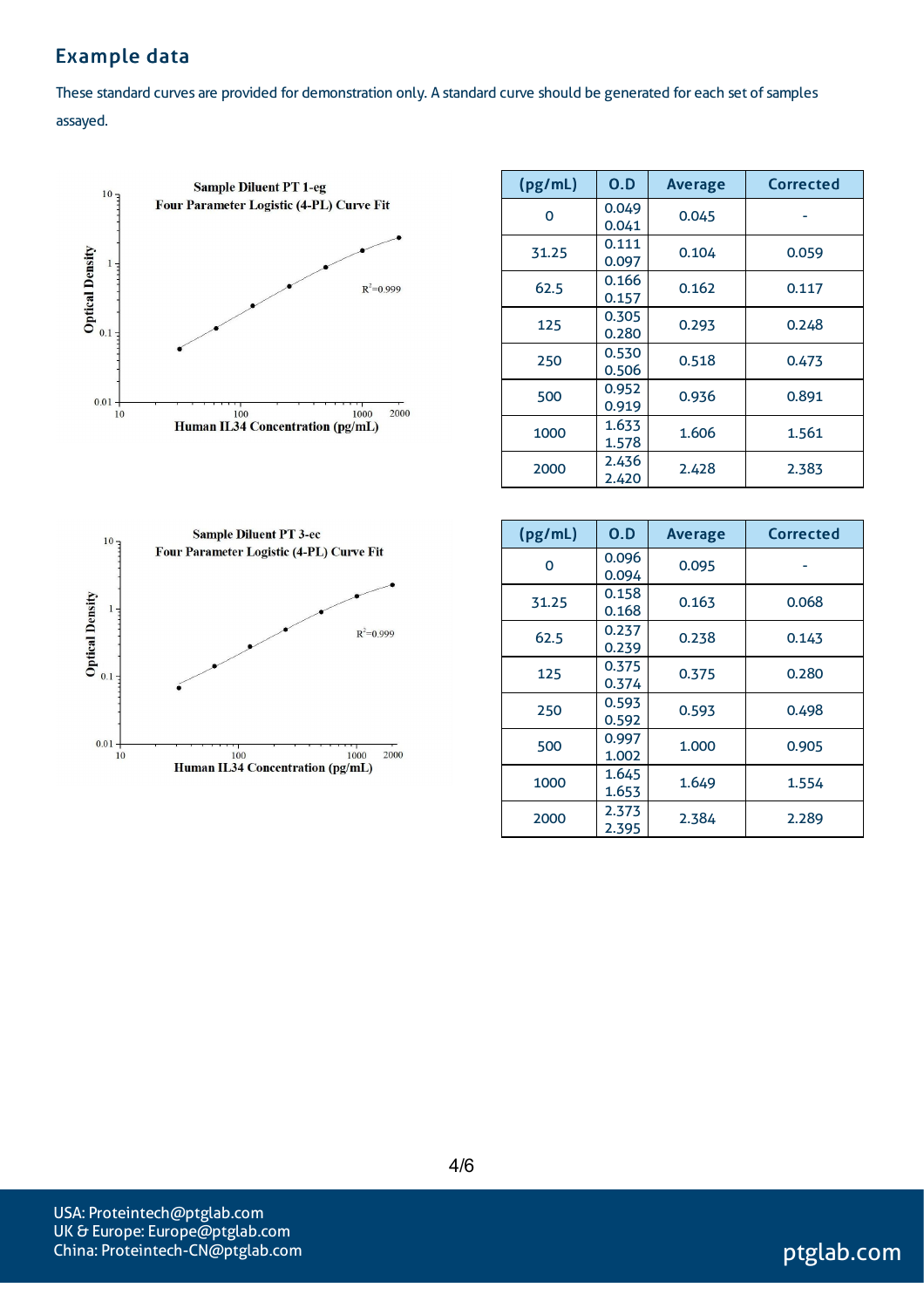# Precision

Intra-assay Precision (Precision within an assay) Three samples of known concentration were tested 20 times on one plate to assessintra-assay precision.

Inter-assay Precision (Precision between assays) Three samples of known concentration were tested in 24 separate assaysto assessinter-assay precision.

| <b>Intra-assay Precision</b> |    |              |           |        |        | <b>Inter-assay Precision</b> |              |           |     |
|------------------------------|----|--------------|-----------|--------|--------|------------------------------|--------------|-----------|-----|
| Sample                       | n  | Mean (pg/mL) | <b>SD</b> | $CV\%$ | Sample | n                            | Mean (pg/mL) | <b>SD</b> | CV% |
| ┻                            | 20 | 1056.3       | 45.3      | 4.3    |        | 24                           | 1022.2       | 75.4      | 7.4 |
|                              | 20 | 239.3        | 11.8      | 4.9    |        | 24                           | 234.0        | 21.5      | 9.2 |
|                              | 20 | 56.0         | 3.8       | 6.8    |        | 24                           | 53.3         | 5.2       | 9.8 |

## Recovery

The recovery of IL34 spiked to three different levels in four samples throughout the range of the assay in various matrices was evaluated.

| Sample Type  |      | Average% of Expected | Range (%) |
|--------------|------|----------------------|-----------|
|              | 1:2  | 99                   | 90-107    |
| Human plasma | 1:4  | 105                  | 100-113   |
| Human milk   | 1:8  | 115                  | 100-123   |
|              | 1:16 | 110                  | 96-130    |

# Sample Values

| Sample Type         | Mean of Detectable (pg/mL) | Range (pg/mL)   |
|---------------------|----------------------------|-----------------|
| Human serum (n=16)  | 50.9                       | 20.4-85.7       |
| Human plasma (n=16) | 49.7                       | 29.6-76.3       |
| Human milk (n=6)    | 4,041.2                    | 3,276.9-5,438.5 |

# **Sensitivity**

The minimum detectable dose of human IL34 is 9.7 pg/mL. This was determined by adding two standard deviations to the concentration corresponding to the mean O.D. of 20 zero standard replicates.